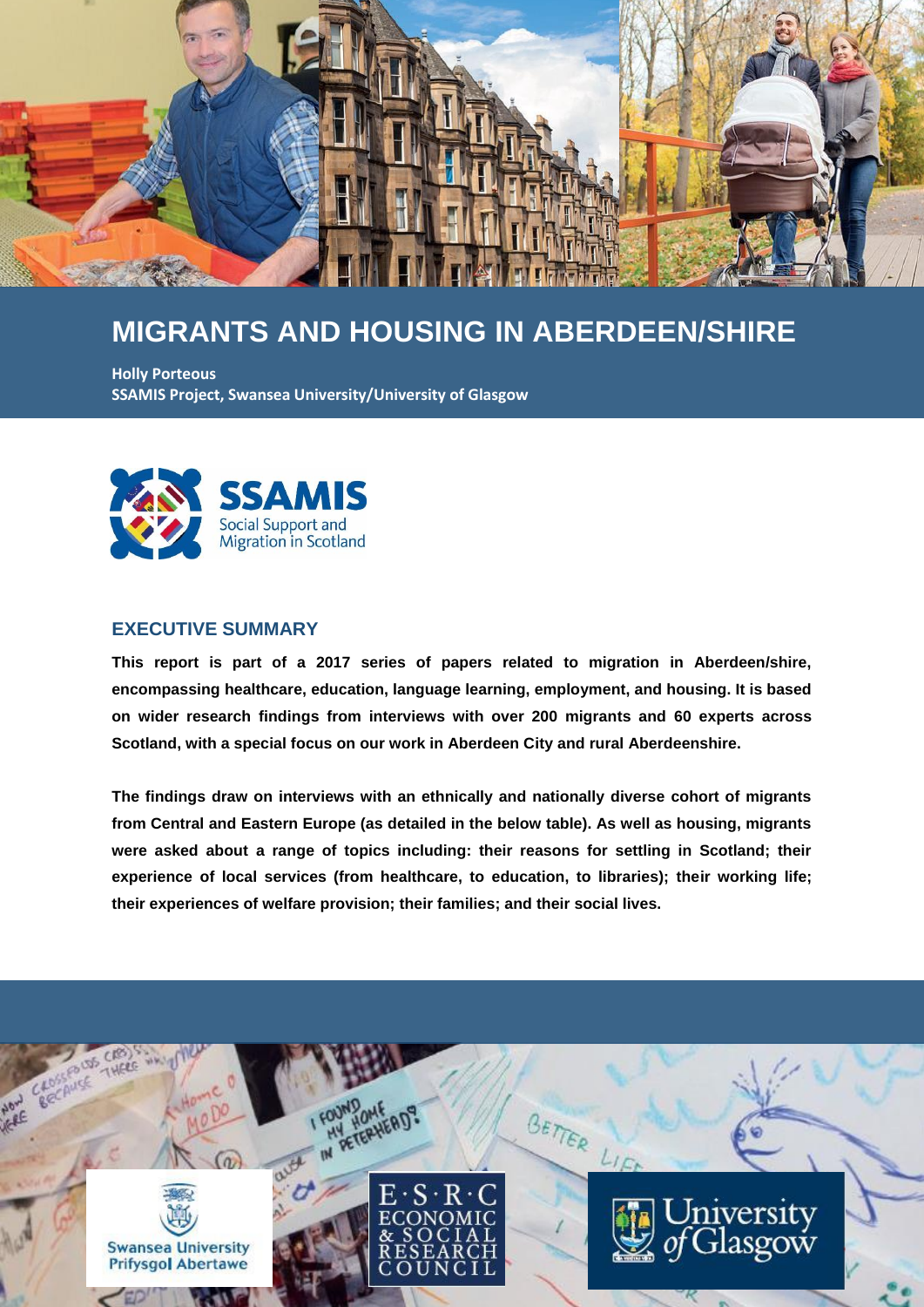## **OVERVIEW OF SSAMIS RESEARCH**

| Locations                | Aberdeen (n27); Glasgow (n37); Peterhead (n41), Fraserburgh (n9), other<br>rural locations in Aberdeenshire (n25); Arbroath (n39), Montrose (n12),<br>Brechin (n9), other rural locations in Angus (n8) |
|--------------------------|---------------------------------------------------------------------------------------------------------------------------------------------------------------------------------------------------------|
|                          |                                                                                                                                                                                                         |
| <b>Employment</b>        | beauty and hairdressing; care industry; cleaning services; hospitality &                                                                                                                                |
| sectors                  | catering; construction; farm work; food processing; interpreting/translation;                                                                                                                           |
|                          | IT; office work; oil industry; retail; third sector                                                                                                                                                     |
| <b>Employment</b>        | Agency workers; employees; professionals; self-employed; stay-at-home                                                                                                                                   |
| status                   | parents; students; unemployed                                                                                                                                                                           |
| Gender                   | Women (n129); men (n78)                                                                                                                                                                                 |
| Age group                | 18-24 (n13); 25-34 (n66); 35-49 (n91); 50+ (n36); unknown (n1)                                                                                                                                          |
| <b>Country of origin</b> | Azerbaijan (n2); Bulgaria (n8); Czech Republic (n6); Estonia (n1); Hungary                                                                                                                              |
|                          | (n18); Kazakhstan (n1); Kyrgyzstan (n1); Latvia (n42); Lithuania (n28); Poland                                                                                                                          |
|                          | (n83); Romania (n5); Russia (n5); Slovakia (n4); Ukraine (n3)                                                                                                                                           |
|                          |                                                                                                                                                                                                         |

## **INTRODUCTION**

SSAMIS research found that **housing was a significant area of concern for both migrants and service providers**. Although some issues discussed here were migrant-specific, other issues reflect more general problems in Scotland/the UK with regard to local authority housing provision (e.g. long waiting lists) and the private rental sector (e.g. landlords failing to carry out repairs; long-term tenant insecurity).

The negative impact that such issues have can be magnified for migrants due to several factors:

- **Low levels of English** can make it difficult to communicate with landlords, local authorities, or housing associations;
- **A lack of acquired knowledge of the Scottish context** can mean that some individuals are unaware of their rights with regards to housing (e.g. landlord deposit schemes);
- Similarly, migrants may have less knowledge about **where to go for help** (e.g. Citizens' Advice Scotland; Shelter helpline);
- Having smaller social networks locally can mean **less informal support** if migrants face difficult circumstances with their accommodation.

To aid early processes of settlement, significant numbers of research participants stayed with friends or family when first arriving in Scotland, and offered rooms temporarily in return once they were more established. They typically then went on to look for social or private rental housing once they had a job and felt more secure in and familiar with the local area. This was not always successful, however, and there were cases where individuals returned home after several months of looking for suitable work and accommodation. Those subletting rooms were sometimes left with unpaid informal debts from these kinds of situations.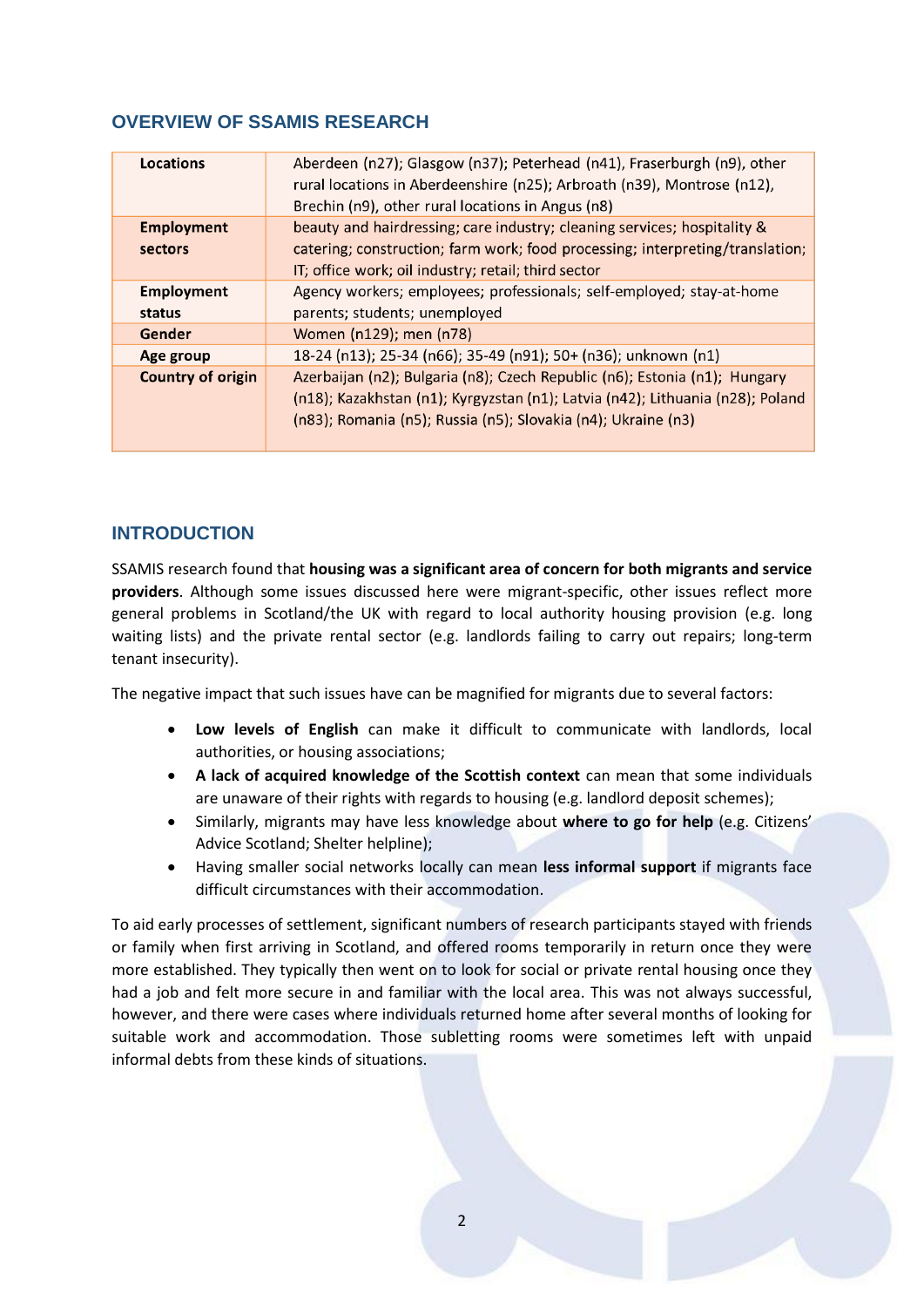We arrived to one of his sister's, precisely to their sublet, and they gave us a room where we could stay, live. And the other sister's family helped us a lot with gathering information, because they already knew English. So they could help us go to the council, they showed us the official paperwork, the school, how to deal with what and similar things. They helped us translate, fill out the paperwork, everything

**Judit, 40, Hungarian, caterer**

We didn't come to 'virgin territory': there were people who fed us, gave us a place to stay, and looked after us made sure we got settled in.

**Nina, 59, Lithuanian, fish factory worker**

Migrants had mixed experiences with neighbours: fortunately they did not report many instances of ethnic tension with local neighbours. However, there were some examples where relationships with neighbours broke down and were exacerbated by a lack of inter-cultural understanding on both sides (e.g. of norms with regard to parking, loud parties, etc).

Below, we detail further findings of the research with regard to four housing categories: the private rental sector; social housing; emergency housing; and employer-provided accommodation.

#### **PRIVATE RENTAL SECTOR**

- Experiences in the **private rental sector were very mixed**. Some migrants had fairly positive experiences, even though they were living in what would be considered quite cramped living arrangements. For example, one couple shared a single room in a shared flat. They spoke warmly about their landlords and the cheap rent, which enabled them to save money, and even compared it to communal flats during the Soviet period. Although they may feasibly have been able to afford to rent their own property, renting a room only enabled them to save more and send more money home to their adult children. Thus, such decisions could involve a balancing of different needs depending on circumstances.
- In Aberdeen, housing shortage and unavailability of suitable and affordable accommodation was mentioned in both expert and migrant interviews as the key issue facing migrants in the city. Private housing could be more affordable in rural areas, but could still be of low quality.
- **Understanding how the rental market worked could be difficult**, especially for new arrivals and those with little English. Migrants variously used Gumtree, Facebook, online local migrant networks, local newspapers, and agencies to find private rental properties.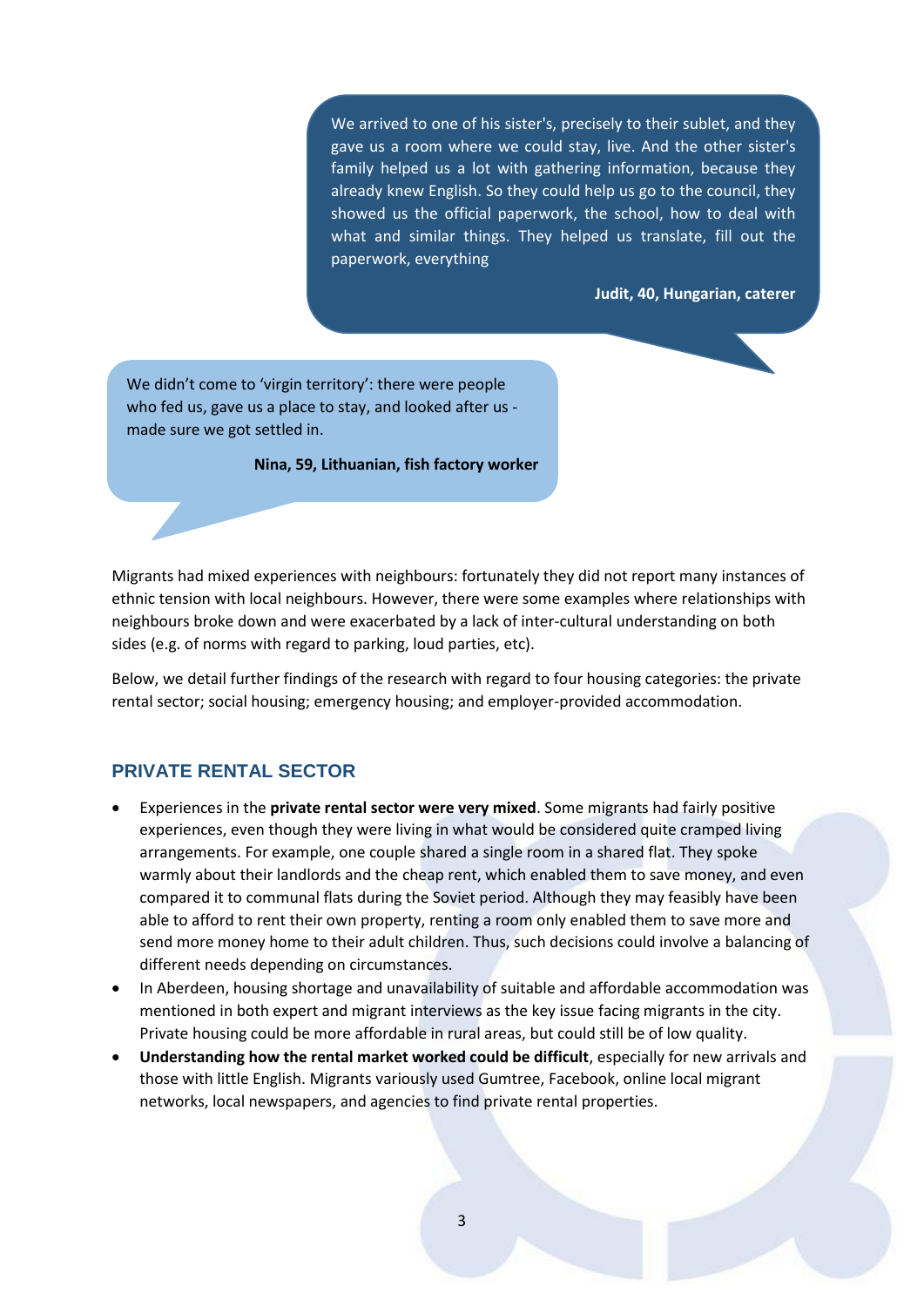It's also difficult to get a flat, for example if you want to rent one - because there are good Scottish people you can trust, but there are others too... So when you rent a flat, to be able to trust the landlord, you go to the flat and see if it's all okay, and if you like it, and you sign a contract. You also get different kinds of contracts, and if you don't speak English, you just trust it and sign up. Then when you give back the flat, sometimes you don't get the deposit back

**Svetlana, 44, Latvian, Fish Factory Worker**

- In Peterhead, as found in previous studies, $1$  many migrants rented accommodation in the centre of town – this was generally considered an undesirable area to live in by local residents. Migrant flats in this area tended to be in very old, run-down buildings. **Security could also be an issue in communal housing**, where rooms were rented individually by landlords.
- Helping out family and friends who had recently moved to Scotland was very common, but this could lead to **overcrowding**. One participant who was renting privately took in her brother's family for over six months as he tried to get a job, resulting in ten people sharing a two-bedroom house. The brother's family could not find private rental accommodation due to being unable to provide proof of a high enough income, as they were relying on seasonal, zero-hour contracts; because of this, their attempt to settle in Aberdeenshire was unsuccessful.
- People were very reluctant to report overcrowding to the authorities as this could lead to evictions. One group of farm workers, who had previously been made homeless living in London, had come up to Aberdeenshire and had been forced to sleep in a room shared by up to ten strangers; another example is provided below.

**OLESYA:** In [one village nearby] we had a house, though I lived there with twenty people. […] We lived in one room, ten people – eight men and two women, on the floor.

**KOLYA:** A few worked more during the day, some at night and then they'd swap over. We lived there for eight months.

**Olesya, 28 & Kolya, 33, Latvian, fish factory workers**

 **Housing conditions were often poor** – we saw a few bad cases of damp, mould or severe draughts in Aberdeenshire rental properties which landlords had failed to address.

**.** 

<sup>&</sup>lt;sup>1</sup> See Shubin, S. & Dickey, H. (2013), Integration and Mobility of Eastern European Migrants in Scotland. *Environment and Planning A*, Volume 45, Issue 12.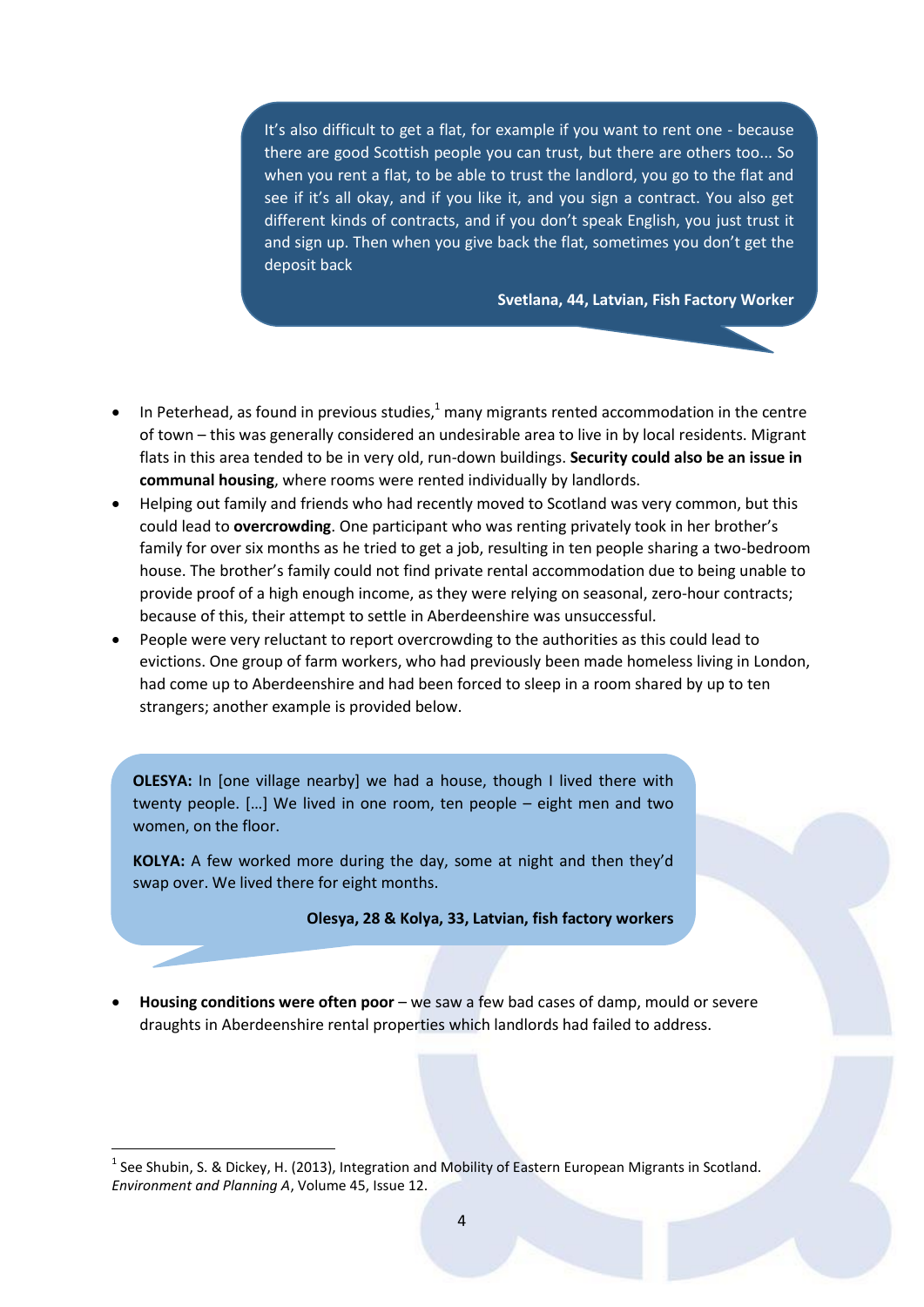**ESTERE**: I don't like how Scottish people have started renting out their flats in a very bad condition. They have kettles in there that cost 6 pounds or something, then they rent it out for 600-700 pounds a month. High prices but there is nothing in the flat. Everything is done at minimum and everything is old. Cupboards that should have been flung out years ago. It is pretty shoddy behaviour.

**DANUTE**: This summer my fridge broke down. I called the letting agency. […] So I got home, and the [new] fridge is sitting in the middle of my small kitchen. It was too big to fit in the space of the old one, so they left it in the middle of the room! For three days I walked around it. [laughs] Then my husband cut the units up and fit the fridge in. Lucky I had him - if I had been alone with kids I would have gone on walking round it.

**ESTERE**: Some kind of regulations should be in place, the rent is so high but there is no decent standards in the flats. I don't understand it.

**Danute, 47, Lithuanian, fish factory worker & Estere, 25, Latvian, shop assistant**

- Migrants' lack of local social support (e.g. to make informal childcare arrangements) could make them more vulnerable. One extreme case of this in a communal property involved a man from a lower floor grooming and then attempting to assault one woman's young daughter, who was left alone in the room after school hours while the woman finished work.
- In other cases, **landlords exploited newly arrived migrants' lack of local knowledge**  for example, walking into a rented property without prior permission. This was particularly difficult for women – one spoke about feeling vulnerable taking a shower as the male landlord could just walk in at any time. In other cases, migrants signed contracts that were not explained properly to them, or paid rent inclusive of energy bills but were then liable for further bills received on top of this.

Because [migrants] don't know a lot about their rights, a lot of the time they lose [out], especially when they're evicted […] and they are coming to housing for help. Because a private landlord knows much more about the law. […] You can't even imagine how many families I've [dealt with in my job] where the decision was made that they're actually intentionally homeless. Families with children, and the local authority refused to give them anything, any help, and they usually had a month to find a private rental.

**Katya, 32, Lithuanian, community worker**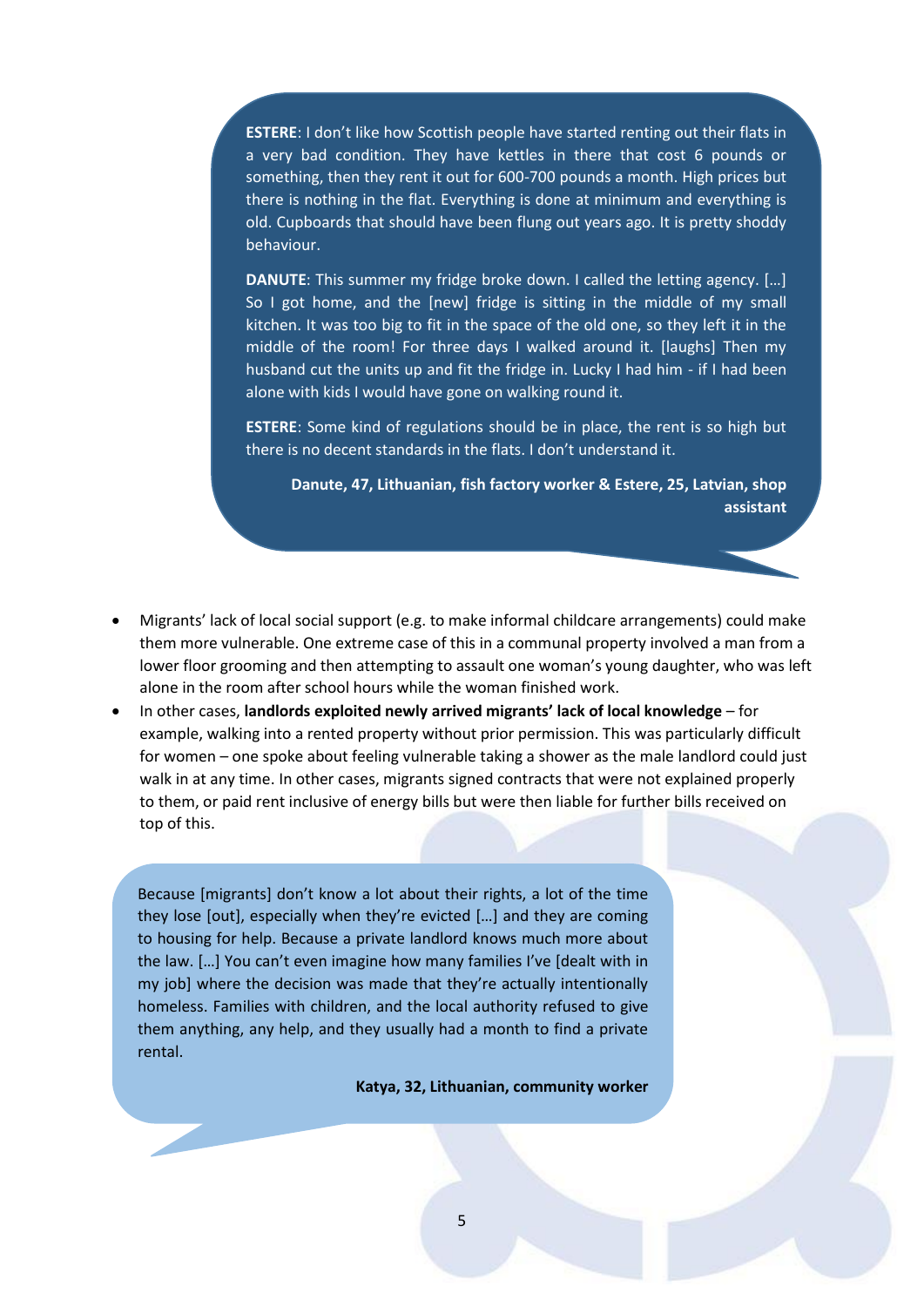Some migrant families had trouble securing a private rental property due to **landlords' reluctance to let to families with children**, meaning they might have to fall back on lower quality properties with issues such as damp.

## **SOCIAL HOUSING**

- Many migrants had been able to secure local authority housing, though those arriving in Scotland closer to EU A8 accession in 2004 tended to have had more success due to higher demand in recent years.
- The majority of migrants had not made plans to stay permanently in Scotland **settlement was more often a gradual decision over a number of years**. This put some off applying for social housing in the few years after they initially arrived.

I didn't apply [for social housing] because I didn't know how long I would be here. Maybe that's my problem, because I don't know how long, but I just stay… time just flies. I've been here seven years – oh my god, [it's] just amazing [that it's been that long].

**Vitalija, 35, Lithuanian, Care Worker**

- There was a general **lack of understanding of how social housing was distributed** according to need via points systems. Both migrants and expert interviewees noted the common perception that the housing queues were run somehow unfairly – that particular nationalities or types of people would be able to 'jump the queue' or receive favourable treatment.
- Migrants in Aberdeen complained about being given **social housing in areas of multiple deprivation**, such as Torry, which already have high migrant populations. This was experienced as discrimination: one Hungarian interviewee spoke about a perception that migrants were sent there because it was assumed they put up with less desirable housing or a less desirable area.
- Although some migrants may have spent several years settling in larger towns, the demand for housing in these areas meant that **they had to choose between being given social housing in small, rural villages where there was more availability, or staying in privately rented accommodation waiting for a town property to become available** (which could take several years).
- Migrants who did opt to take council or housing association properties in smaller villages spoke positively about, for example, the quietness of rural living. However, such placements were not always ideal and could compound typical migrant problems such as social isolation, especially for those with a low level of English. There was little ESOL support and very limited opening hours for public spaces such as libraries in more rural areas. Furthermore, public transport could be patchy, leading to trouble getting to work when working late or early shift patterns in factories, for example.
- Obtaining social housing was not necessarily the only issue: migrants with little money had sometimes been given a property with no floor coverings or furniture. Having often spent considerable sums moving to Scotland, they might then have to rely on social contacts to help them get established with furnishings and white goods.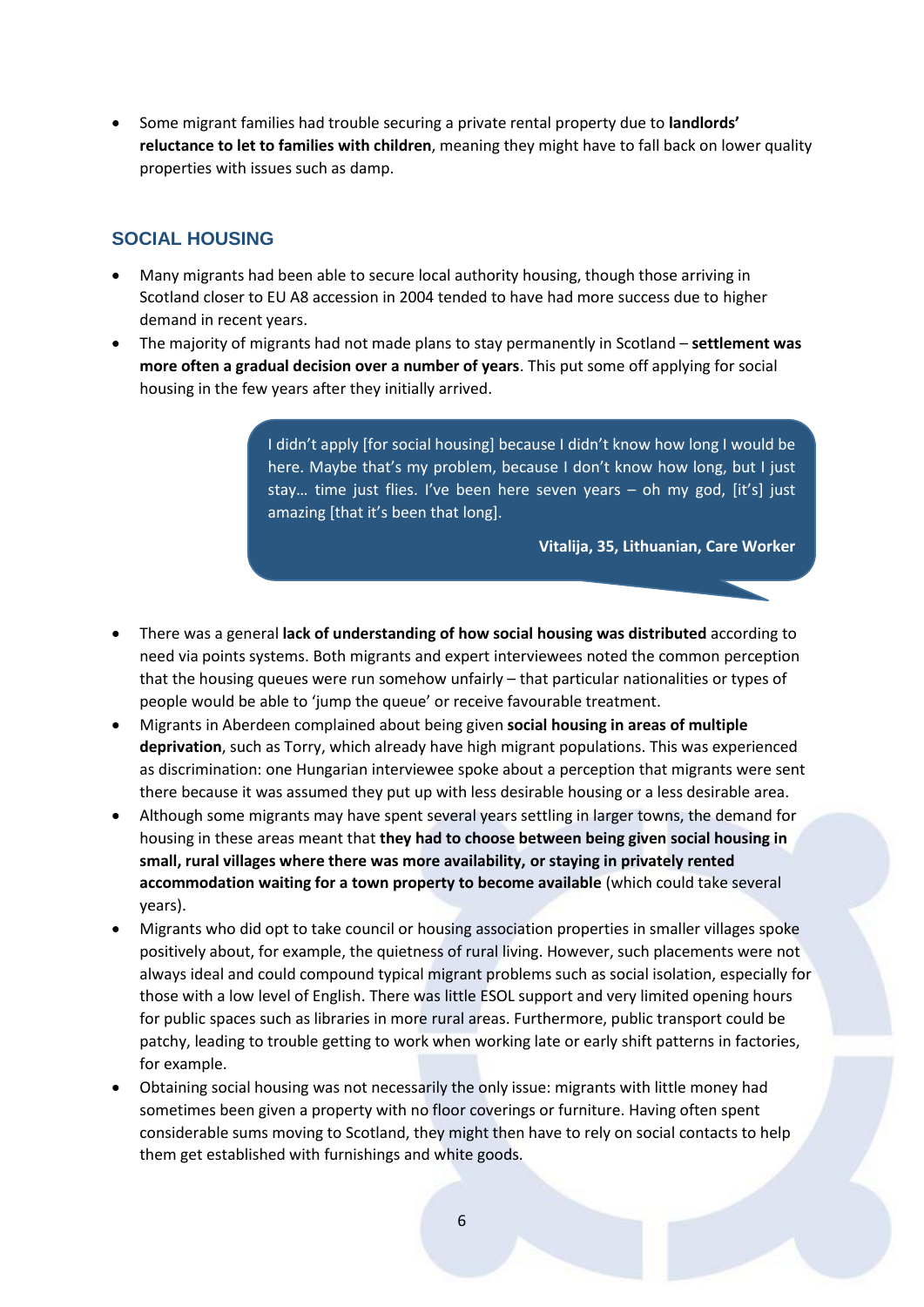#### **EMERGENCY HOUSING**

- We spoke to quite a few participants who had become homeless and had been provided with hostel or bed and breakfast accommodation. Some hostels were privately owned, but residents received welfare support to pay rent.
- A lack of understanding of how housing worked in Scotland could make migrants more vulnerable to homelessness:

[Some migrants don't realise] what they need to support themselves through the month. It is so different from their homeland: you have to pay Council Tax, you have to pay this and that and depends on if your electricity is on a meter… you come here and you have no idea what to expect[…] There are so many sad cases where people are homeless eventually because they don't have anything or anywhere to go

**Expert interview with Equality Development Officer, Police Scotland**

- Whilst some hostels were clean, seemed orderly and had en-suite rooms, migrants living there had little space and had to share cooking facilities. They could have rules about how often and what hours you could be out of the building, which some individuals struggled with. With high security and locks on, for example, all the kitchen cabinets, the environment could be stifling: one migrant referred jokingly to it as "the jail" and compared it to living at home as a teenager with her parents.
- **Although hostels/B&Bs were usually intended to be temporary/emergency housing provision, some migrants we spoke to had been staying there longer term**. However, this was sometimes by choice (e.g. waiting for a property to become available in Peterhead rather than taking up an available flat in Fraserburgh).

[Welfare support] helps us cover the cost of accommodation, because the hostel is very expensive. I paid £115 per week. People renting rooms in flats will pay a maximum of £50. However, if I stay in the hostel I have a chance of getting my own council flat in 6 months. Right now it is temporary and I pay more…

**Boris, 62, Latvian, unemployed agricultural worker**

 Some migrants preferred being placed in a B&B, though this very much depended on its quality and location. For example, due to a lack of council housing, one woman had to stay eight months in a property where there were several drug-linked deaths and lots of noise and disturbance on a regular basis.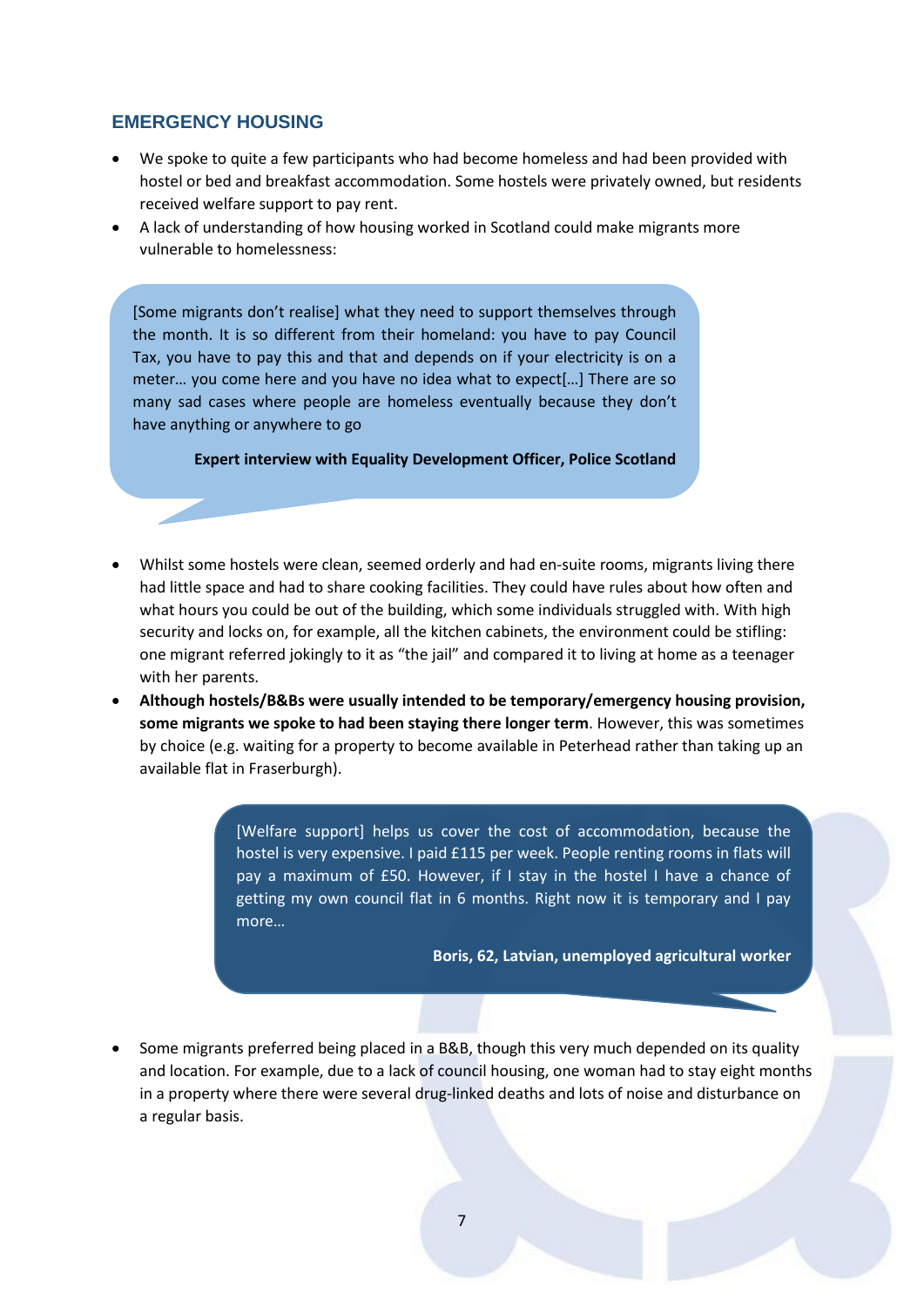### **BUYING PROPERTY**

If you are not in the oil industry and you don't earn that kind of money, it isn't easy at all [to buy a house around here]. Similar, it's not London prices, but it's probably the second most expensive place in Britain after London. Having said that, moving 30 or 40 miles away from Aberdeen, the effect starts to lessen: so places like Peterhead, Fraserburgh, Banff are more affordable than Aberdeen, Inverurie, Stonehaven.

#### **Expert interview with Aberdeenshire County Council worker**

- As our research focused on long-term settled migrants, our participants had been living in Aberdeen/shire for up to twelve years and a minority had been able to purchase their own property.
- In general, migrants had positive views of the house buying process in Scotland, saying it was easy and fairly straightforward – especially in comparison to countries such as Poland, where the process was more bureaucratic.
- **Many migrants considered buying a house a long-term goal, but were constrained by finances and the fact that housing could be expensive** in Aberdeen/shire at the time the research was taking place. There was a recognition that buying property typically required being settled and established in a reliable job for several years, enabling people to save for a deposit and commit to mortgage payments.

Buying a house was simple, you pay the money and that's it! [laughs] […] From my experience [at work], it's clear that once you've been here five or six years you can buy a house. Of course, people working at a fish factory can't afford a house for £300,000. However it's easier to buy a house somewhere in [the town] for £80-100,000.

**Kyrylo, 34, Ukrainian, Small Business Owner**

- Experts working in Aberdeen City spoke about a growing number of Polish HMO landlords who rented properties to other migrants.
- Third sector bodies in Aberdeen, such as the Polish Association, ran seminars on how to buy a property. In more rural areas, some migrants received help from local, hourly-paid interpreters/advisors, who would go with them to solicitors and guide them through the process. Others drew on local contacts made through their jobs and received help and advice this way.
- One interviewee described feeling marginalised by Scottish work colleagues after buying a property due to the perception that it was not something migrants were generally supposed to do. This makes a wider point about perceptions of migrants and their status in Scottish society.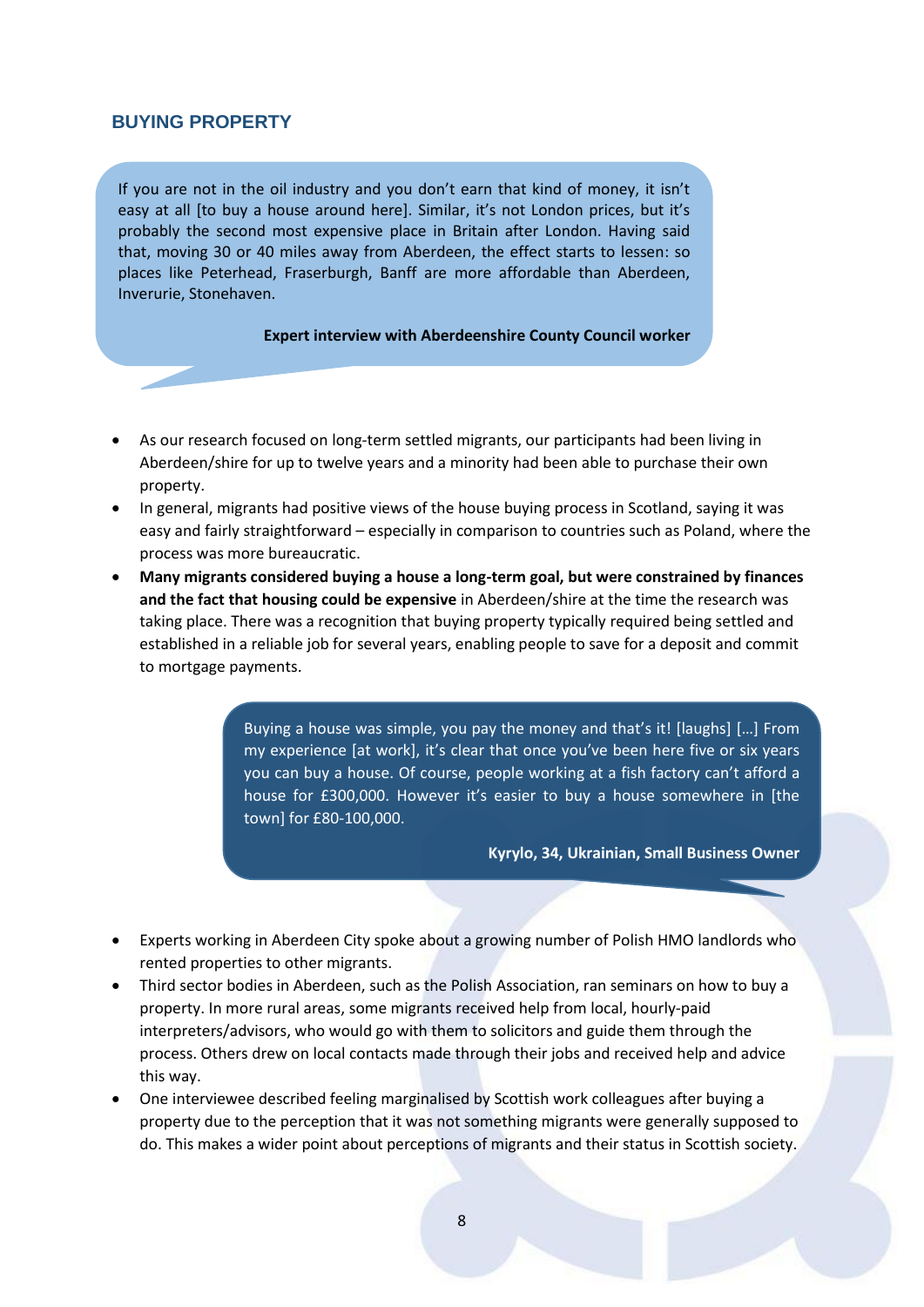Several migrants in this study maintained properties in their countries of origin that they rented out or allowed their family to stay in, though this seemed to be less common the longer they had stayed in Scotland.

### **EMPOLYER PROVIDED HOUSING**

- A small number of migrants in the study were living or had previously lived in employer-provided accommodation. This arrangement had been more popular in the early EU accession period (c.2004-2007), when there were many fewer CEE migrants living in Aberdeen/shire.
- Types of housing included shared flats or houses owned by employers; dormitory-style accommodation; or shared caravans/Portakabins, which were more typical on farms employing seasonal workers.
- Housing provided by employers (e.g. flats linked to fish factories) in the early EU accession period had by some accounts been of poor quality and overcrowded. Agencies would bring migrants to Scotland on the promise that housing would be sorted out in advance, but some individuals found themselves in very poor conditions.

We were promised there would be a flat rented out, just come and pay your money. Everything's ready for youse [sic]. When we arrived, I was completely like – 'what?! I'll sleep in the car, I'm not going in there!' It was a little room: just I would say for one person, not for a couple. But in that little room, in a single bed were sleeping me and my exhusband. In another double bed were sleeping my pal, her husband and their daughter. […] there was no space to move at all, and the shower was all muddy and black.

**Audra, 25, Lithuanian, former fish factory worker**

 **Both seasonal and settled agricultural workers were more likely to live in employer-provided accommodation**. Some farms had built on-site, Portakabin style dormitories with shared shower blocks, toilets, kitchens and common rooms. Seasonal fruit-pickers in Aberdeenshire tended to live in on-site caravans of varying quality, though most seemed overcrowded (i.e. 4-5 people to one caravan over several months) and cramped (i.e. washing hanging in already tiny living areas). They had to pay separately for rent, gas and electricity, and were only able to go food shopping on certain days due to their lack of transport and the rural locations of the farms. Although there was plenty of sociability amongst these workers, their rural isolation meant they had little contact with the local community.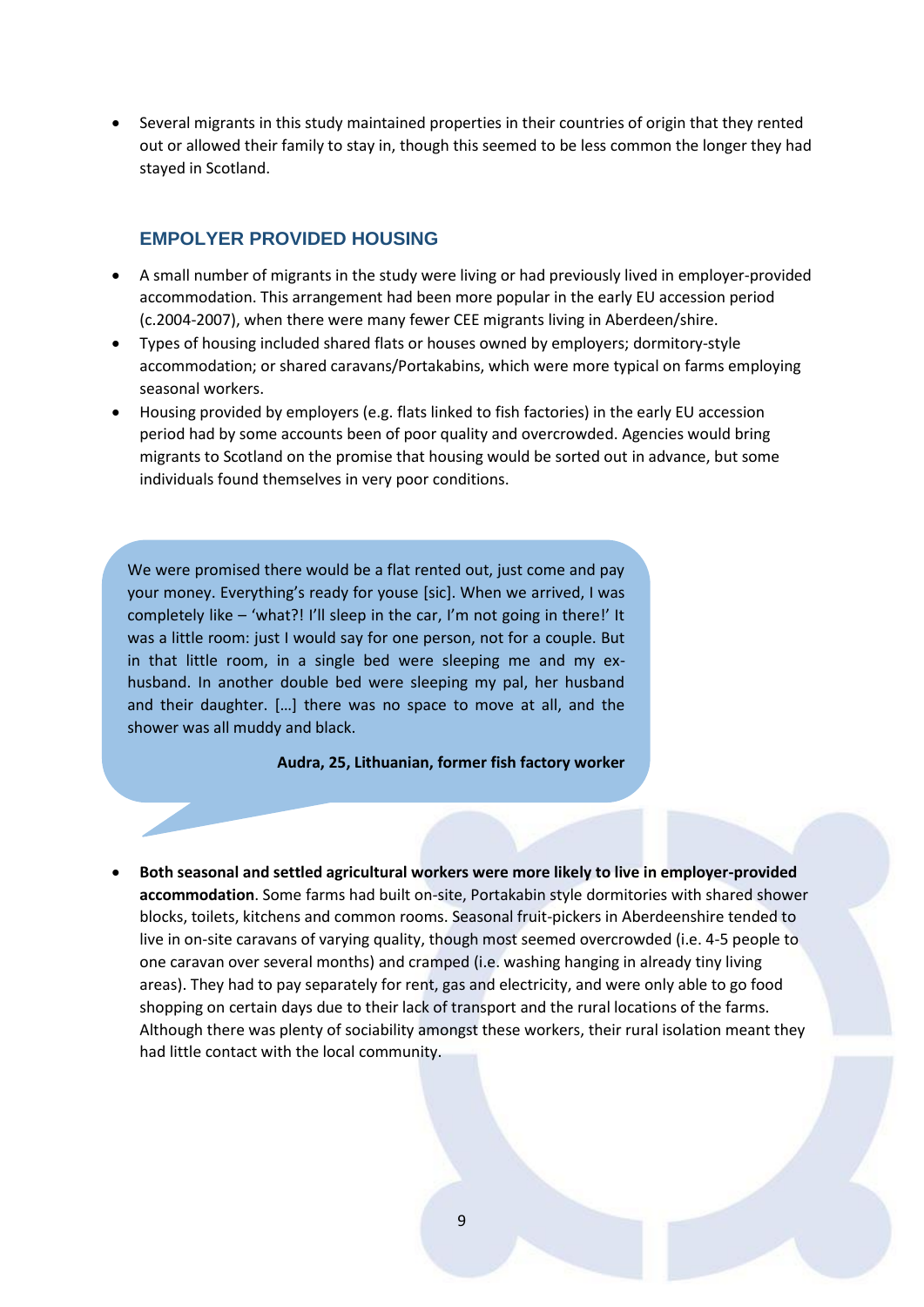#### **How many people live in this caravan?**

At the moment, five people.

#### **And do you all have separate rooms, or is it shared bedrooms?**

Two… three… [myself and my friend] live here [in the communal sitting room/kitchen area]

[…] **Is it quite difficult to live with so many people in a small space?**

Not exactly. For two months, it's no problem. It's like on a campsite when we were children.

**Endre, 29, Hungarian, Agricultural Worker**

- These participants tended to have a neutral attitude towards these situations due to their temporary nature. However, experts we interviewed told us about agricultural workers in a similar situation whose employers demanded a significant deposit and who were then charged for caravan accommodation, heating, etc through their wages, leaving them very little actual pay left by the time they had paid off these charges. This kind of situation could increase insecurity for migrants who were already in precarious financial situations, and entail them becoming more reliant on the employer.
- In several cases, employers had not provided accommodation but given newly arrived migrants help renting a property in the locale, which migrants themselves counted as very significant to settling comfortably into a new context.
- Some more settled agricultural workers lived in houses owned by their employers in nearby villages. On the whole, they were very happy with this provision and it gave them a sense of security in the local area, as opposed to the insecurity migrants often faced in privately rented accommodation.

#### **OUTCOMES AND RECOMMENDATIONS**

- Many housing problems faced by migrants also reflect issues faced by the wider population from unscrupulous private landlords, to long waiting lists for social housing, to a lack of affordable properties for first-time buyers. However, **a lack of familiarity with the Scottish system, social norms and language can add extra layers of difficulty for migrants** - for example, making them more vulnerable to unscrupulous landlords, or less aware of the help available to them in terms of social housing.
- Social housing providers may find it useful to provide **clear written explanations (e.g. in leaflets, online) in different migrant languages of the rules they follow in distributing properties that become available** (i.e. on the basis of need or points systems). This would help to avoid misunderstandings around entitlements or waiting periods, which can contribute to inter-ethnic tension.